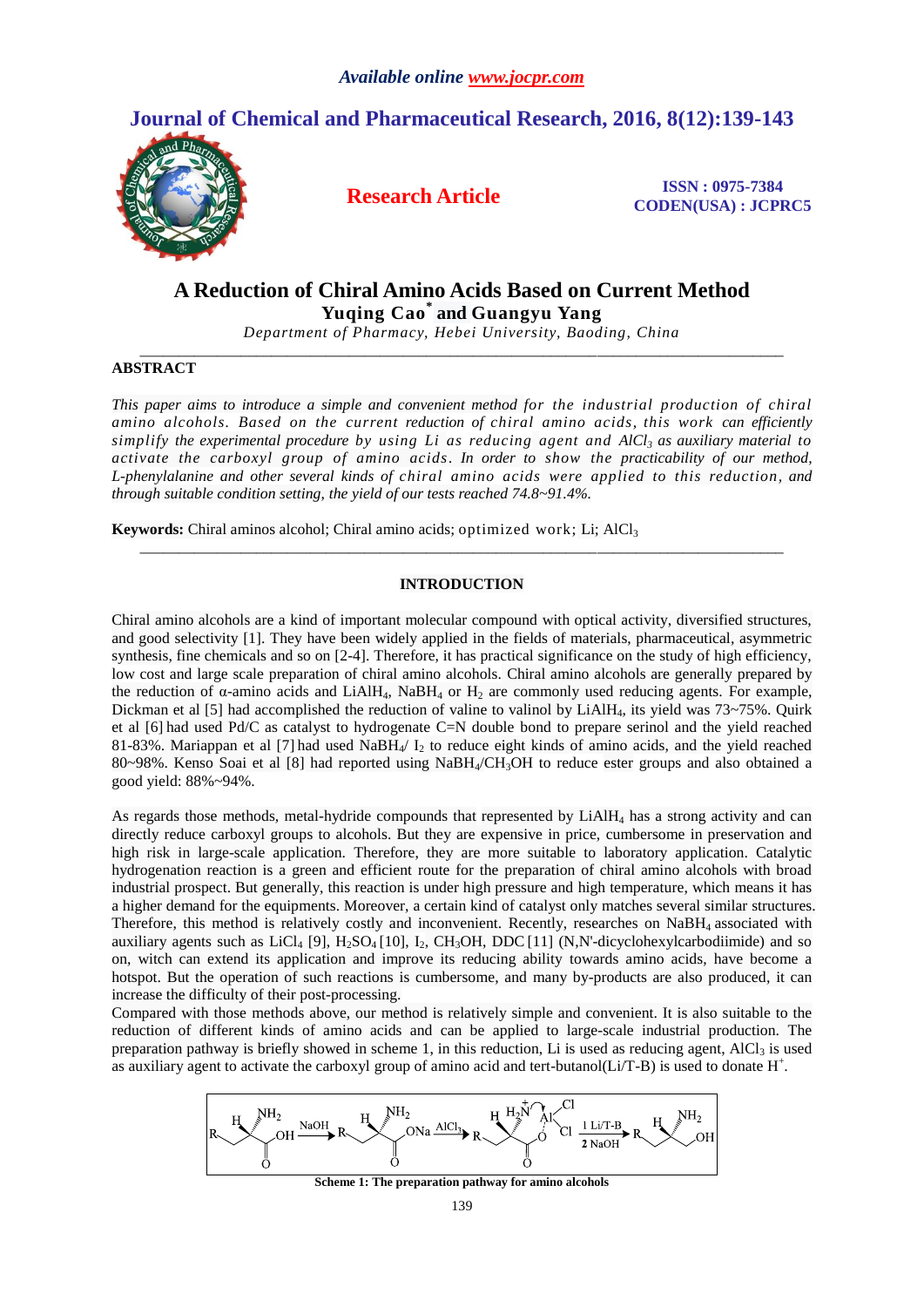## **EXPERIMENTAL SECTION**

\_\_\_\_\_\_\_\_\_\_\_\_\_\_\_\_\_\_\_\_\_\_\_\_\_\_\_\_\_\_\_\_\_\_\_\_\_\_\_\_\_\_\_\_\_\_\_\_\_\_\_\_\_\_\_\_\_\_\_\_\_\_\_\_\_\_\_\_\_\_\_\_\_\_\_\_\_\_\_\_\_\_\_\_\_\_\_\_\_\_

## **Materials**

Sodium hydroxide and L-phenylalanine were obtained from Evonik Degussa Specialty Chemicals Co. Ltd (GER), other chemical reagents such as tert.-butyl alcohol, aluminum chloride, lithium, tetrahydrofuran, ethyl acetate, etc, were obtained from Heowns Chemicals Co. Ltd (USA).

## **Preparation of sodium L-phenylalanine**

Sodium hydroxide solution (32 mL, 0.01mol/mL) was poured into a 100 mL beaker, and then L-phenylalanine (50.00 g, 0.30mol) was slowly added in. The temperature was maintained at 60 °C with stirred for 20 min. After that, cooling the solution for crystallization, and then the crystals was filtered and dried to obtain product.

### **Preparation of L-phenylalaninol**

AlCl<sub>3</sub> (1.80g, 13.48mmol) was added to anhydrous tetrahydrofuran (30 mL) and then Sodium L-phenylalanine (2.50g, 13.37mmol) was slowly added in. The temperature was maintained at 55 °C with stirring for 1 hr. The pH was maintained at 3~4. After that, Li chips (0.56g, 80.00mmol) and tert-butanol (10 mL) were separately added in. The temperature was maintained at 65  $^{\circ}$ C with stirring for another 1.5 hr. Then the solvent was removed and the remaining solid residue was dissolved in 10% NaOH solution (30 mL,) for 3 hr of hydrolysis at room temperature. After that, dilute HCl liquid (5 mol/L) was dropped in for the solution's acidification, and then the crude products were filtered, washed, dried and recrystallized from methanol. Finally 1.92 g product was obtained and the yield was 91.2%. m.p. is 93-94, <sup>1</sup>H NMR (CDCl<sub>3</sub>) δ: 7.34 -7.18 (m, 5H, Ph*H*); 3.64 (dd, 1H, C*H<sup>2</sup>* OH), 3.36 (dd, 1H, C*H*<sup>2</sup> OH), 3.12,(m, 1H, H2N C\**H*), 2.80 (dd, 1H, C*H<sup>2</sup>* Ph), 2.53 (dd, 1H, C*H<sup>2</sup>* Ph), 1.64 (br, 3H, N*H2*and O*H*), IR (KBr) ν: 3353, 3298, 3030, 2876, 2820, 1576, 1490, 1456, 1339, 1227, 1066  $cm^{-1}$ .

## **RESULTS AND DISCUSSION**

#### **Application of this method**

This method was applied to prepare L-phenylalaninol, D-phenylalaninol, L-phenylglycinol and other seven kinds of chiral amino alcohols, the recorded data are showed in table 1.

| <b>Entry</b>   | <b>Products</b>  | Yield/ % | m.p.( $^{\circ}$ C)/ lit[12] | $\alpha$ <sub>20D</sub> /lit[12]                               |
|----------------|------------------|----------|------------------------------|----------------------------------------------------------------|
| 1              | L-Phenylalaninol | 91.2     | 93-94/92-95                  | $-22$ $\left(-22 \right)$ $(c=1.2,1N$ HCl                      |
| 2              | D-Phenylalaninol | 91.4     | 93-95/93-95                  | $+22$ /+23 (c=1.2,1N HCl)                                      |
| 3              | L-Phenylglycinol | 89.5     | 74-76/74-76                  | $+31/+31$ (c=0.75,1N HCl)                                      |
| $\overline{4}$ | D-Phenylglycinol | 89.3     | 75-76/75-77                  | $-32$ /-32 (0.75,1 M HC1)                                      |
| 5              | L-Prolinol       | 86.6     | 74-76/73-76                  | $+32/+31$ (c=1,C <sub>6</sub> H <sub>5</sub> CH <sub>3</sub> ) |
| 6              | L-tert-Leucinol  | 85.8     | 32-34/32-34                  | $+36+37$ (c=1.5, EtOH)                                         |
| 7              | L-Isoleucinol    | 87.2     | $29 - 30/28 - 30$            | $+5.0/+4.9$ (c=1.6, EtOH)                                      |
| 8              | L-leucinol       | 87.5     | 197-200/197-200              | $+3.8/+3.7$ (c=9, EtOH)                                        |
| 9              | L-Valinol        | 79.4     | $27 - 30/29 - 30$            | $+16/+17$ (c=10, EtOH)                                         |
| 10             | L-Methioninol    | 75.3     | $34 - 35/34 - 36$            | $-12/-12$ (c=1.4, EtOH)                                        |
| 11             | L-Alaninol       | 74.8     | 174-175/171-174              | $-17/-16.5$ (neat)                                             |

**Table 1: Yield and physical properties of products**

Table 1 has showed that the yield of our tests reached 75.3~91.4%, but there is an obvious gap between 11 and 2, the speculated reason can be summarized as the following points. First, the products' water-solubility is a key factor. For example, the water-solubility of 9, 10, or 11 with simple structure is stranger than 2, witch can increase the difficulty of their extraction. Second, the electronic effect and steric effect also have influence on the yield.

For example, products such as 1, 2 or 3 have phenyl group with electron-withdrawing effect, it can weaken the electron cloud density of carboxyl groups and facilitate their preparation. But compared with 1, the steric effect of 2 or 3 is stranger, so their yield is a little lower. On the other hand, the yield of 1 is only slightly lower than 2, it proves the molecular configuration has little effect on the reduction.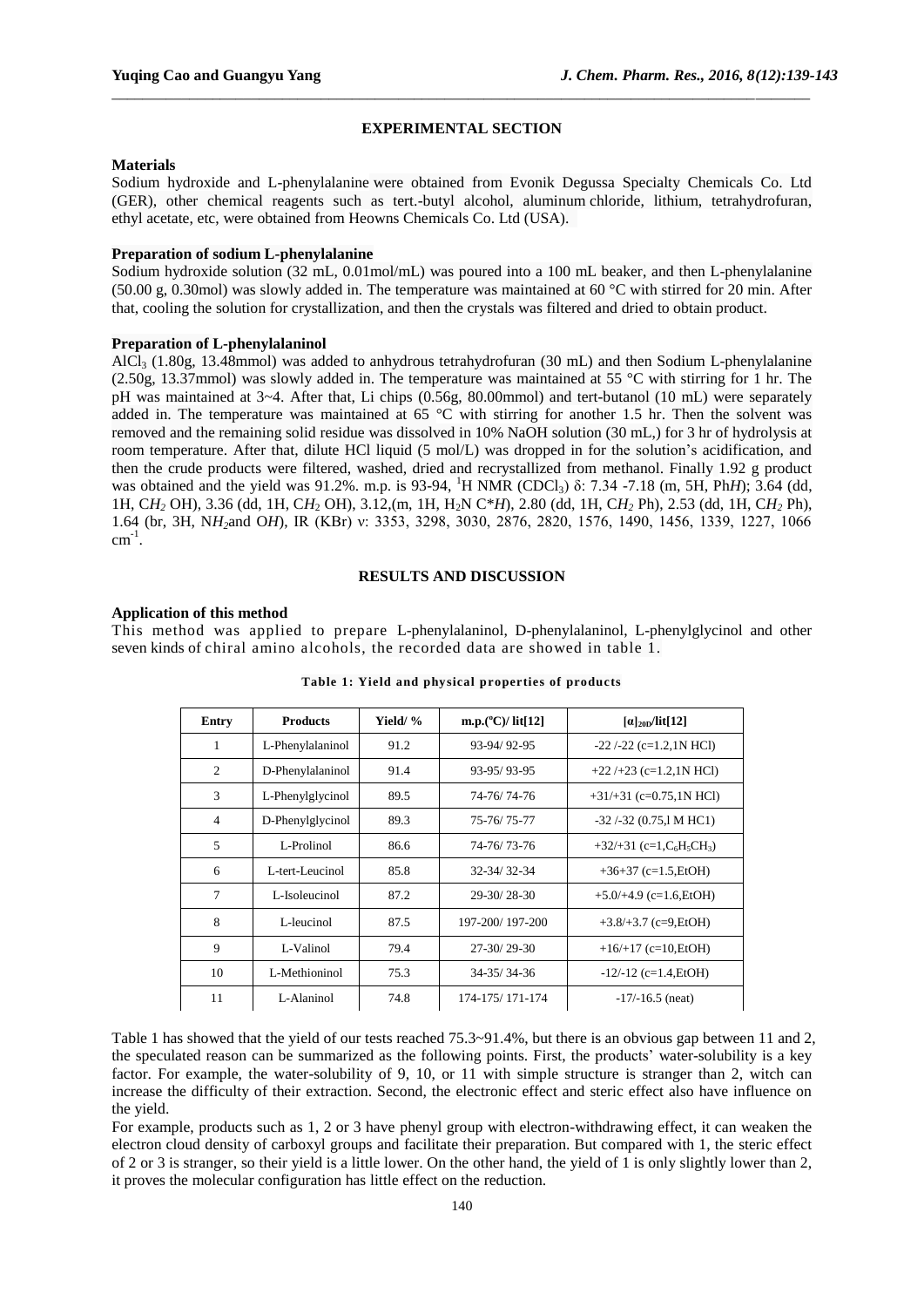The influences of reactants ratio, reaction temperature and time are also of vital importance. Around them, we had done a lot of researches. Theoretically, the reduction of 1 mole of amino acid needs 4 mole of Li, but in the real tests, the amount of Li needs to be excessive. The effect of reactants ratio on the yield is showed in figure 1 (other conditions are optimum).

\_\_\_\_\_\_\_\_\_\_\_\_\_\_\_\_\_\_\_\_\_\_\_\_\_\_\_\_\_\_\_\_\_\_\_\_\_\_\_\_\_\_\_\_\_\_\_\_\_\_\_\_\_\_\_\_\_\_\_\_\_\_\_\_\_\_\_\_\_\_\_\_\_\_\_\_\_\_\_\_\_\_\_\_\_\_\_\_\_\_



**Figure 1: Effect of reactants ratio on the yield**

Figure 1 has shown that the yield of L-phenylalaninol is gradually increased when the material ratio of Li and L-phenylalanine is raised from 3: 1 to 7: 1 (mol/mol), but there is unobvious increase between 6:1 and 7:1 (mol/mol). Considering the material consumption, this method set reactants ratio to 6: 1 (mol/mol). The effect of time and temperature is showed in figure 2 (other conditions are optimum).



**Figure 2: Effect of time and temperature on the yield**

Figure 2 has shown that the highest yield 91.2% can be reached under the condition of time is 90 min and temperature is  $65 \degree C$ , witch means this reduction is relatively fast and saving energy.

The condition setting of  $AICI_3$  chelated with amino acids was also researched. As chelate reaction is reversible and different material ratios form different structure [13], the material ratio of  $AICI_3$  and L-Phenylalanine was set to 1: 1, so that L- phenylalanine was fully involved in coordination. Dissolved  $\overline{Al}^{3+}$  starts to precipitate at pH 3.3 and completely precipitates at pH 5.4, so the pH of chelate reaction was maintained at 3-4. The effect of time and temperature is showed in figure 3.

Figure 3 has showed that the reaction had reversed when temperature was raised to 60 ℃, and after 45 minutes, time had little effect on the yield.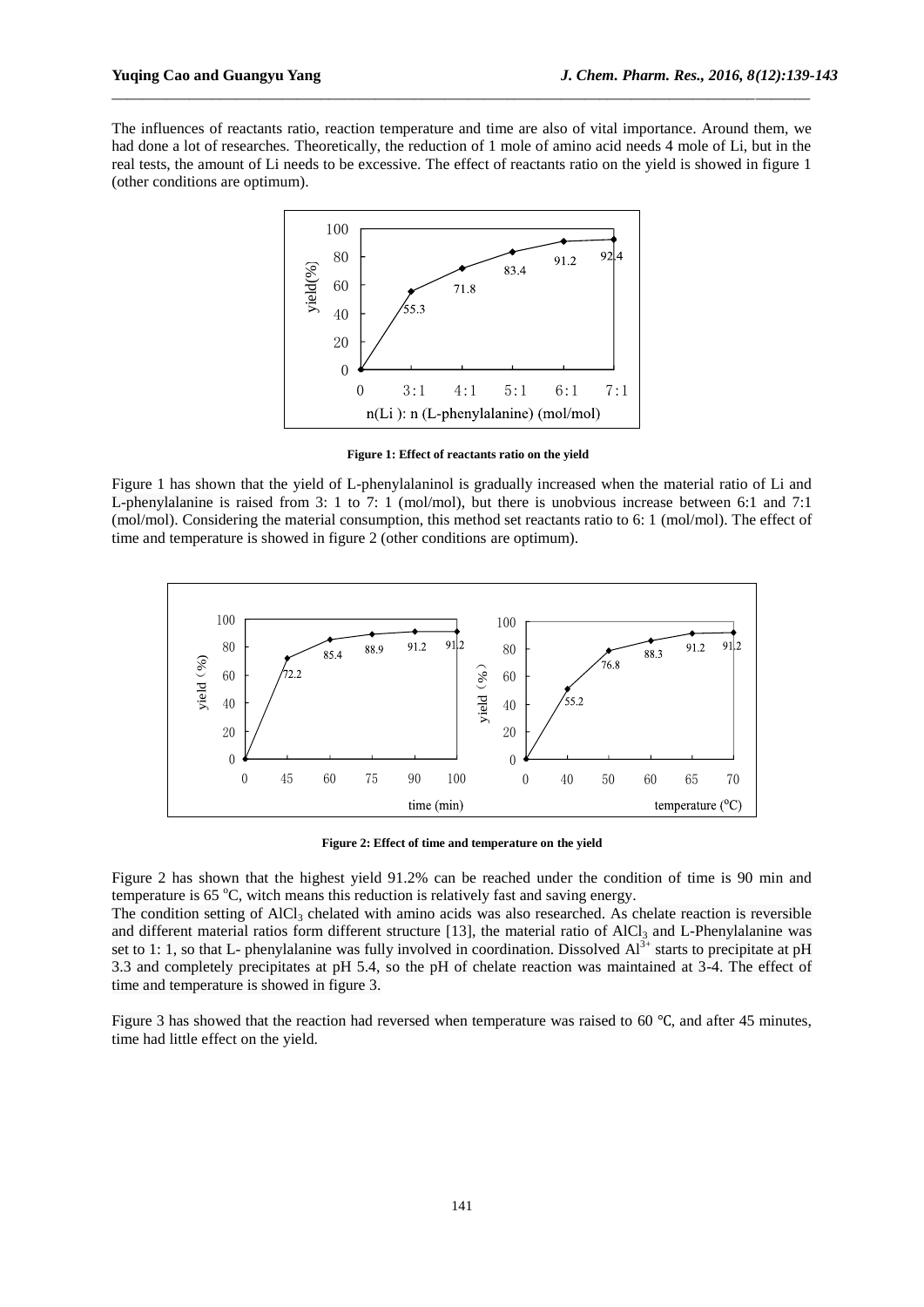

\_\_\_\_\_\_\_\_\_\_\_\_\_\_\_\_\_\_\_\_\_\_\_\_\_\_\_\_\_\_\_\_\_\_\_\_\_\_\_\_\_\_\_\_\_\_\_\_\_\_\_\_\_\_\_\_\_\_\_\_\_\_\_\_\_\_\_\_\_\_\_\_\_\_\_\_\_\_\_\_\_\_\_\_\_\_\_\_\_\_

## **Principle and material selection**

The principle [14-16] of this method is briefly showed in scheme 2. Under the condition of tert-butanol donating H<sup>+</sup>, the carbon atom of carbonyl group is successively attacked by two electrons from Li (step 1 and step 3) and then formed unstable intermediate A. In step 5, A takes off the groups in a form of OH-and X through electron transfer to form C, and then C repeated the steps of 1-4 to form amino alcohols.



#### **Scheme 2: Principle of this method**

According to the classic Bouveault-blanc reduction, Na associated ethanol  $(H<sup>+</sup>$  donor) can reduce esters to alcohols. Although its yield is relatively lower, it provides a theoretical basis for our selection of Li as reducing agent. In the practical application, Li also has a certain reducing power, and compared with Na or LiAlH<sub>4</sub>, its reaction is milder and easier to be controlled. Moreover, its by-products is fewer and post-processing is convenient. But using Li alone as reducing agent can not directly reduce amino acids, a kind of auxiliary agents should be added to activate the carboxyl group of amino acids. For its selection, our main consideration is the price and efficiency. Then AlCl<sub>3</sub> was found more suitable, because it can chelate with amino acid and then activate the carboxyl group through its electron-withdrawing effect [17-18]. It also has little influence on the reducing agent Li. As regarded the H<sup>+</sup> donor, alcohol is a good choice, but low carbon alcohols such as ethanol or propanol can directly react with Li or AlCl<sub>3</sub>. So tert-butanol was chosen to weaken this influence.

#### **Detailed research on the chelate reaction**

In general, soluble metal ion with bonding orbitals that lack of electronics can react with amino acid and then formed compound with multiple ring structure [19]. The illustration is showed in scheme 3.